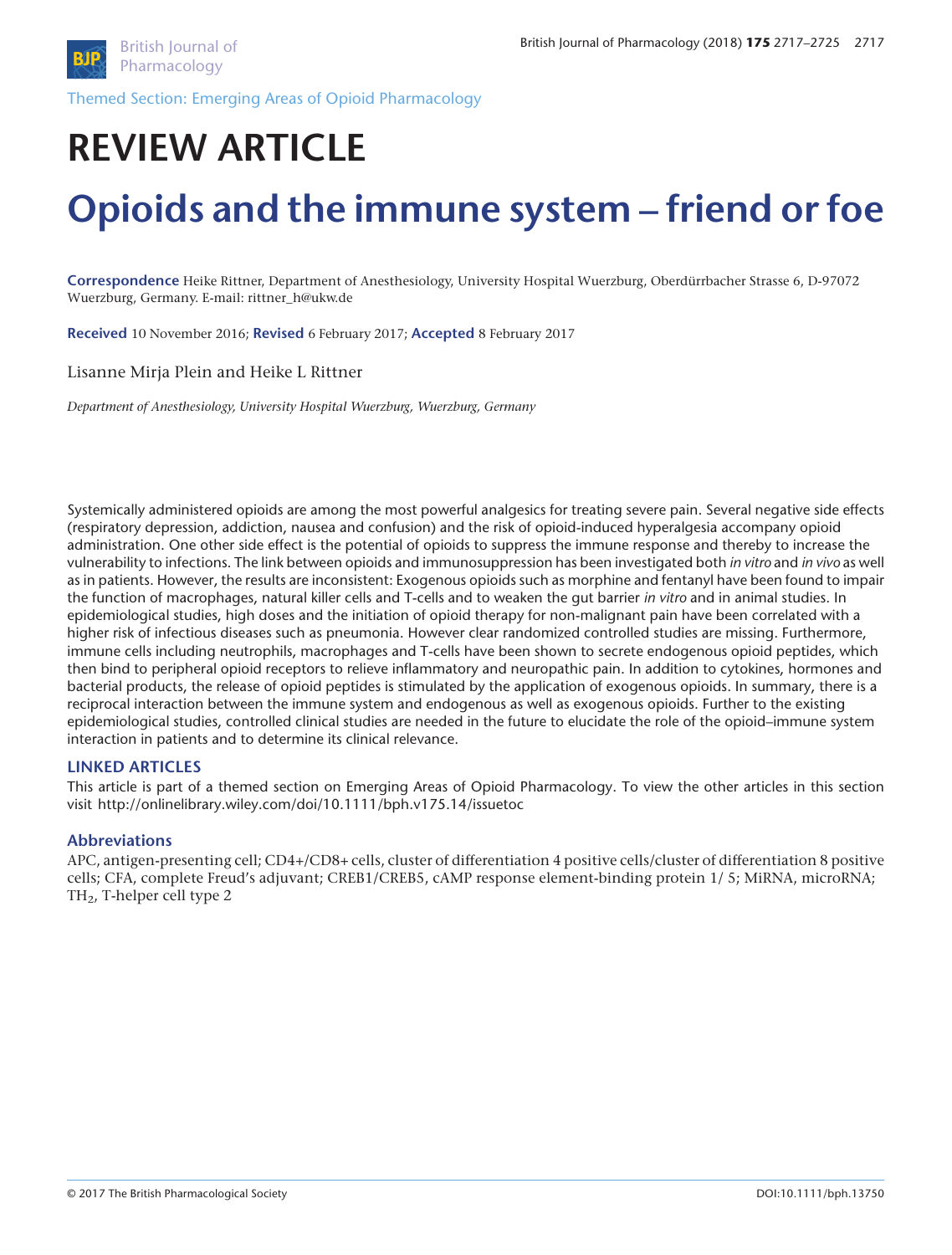# **Tables of Links**

| <b>TARGETS</b>                         |                                  | <b>LIGANDS</b>     |                  |
|----------------------------------------|----------------------------------|--------------------|------------------|
| Other protein targets <sup>a</sup>     | Catalytic receptors <sup>d</sup> | $\beta$ -endorphin | $IL-2$           |
| TNF- $\alpha$                          | MHC II                           | Codeine            | $IL-23$          |
| $GPCRs^b$                              | TLR4                             | <b>DAMGO</b>       | Methylnaltrexone |
| $\delta$ receptor                      | <b>TLRs</b>                      | <b>DPDPE</b>       | Met-enkephalin   |
| $\kappa$ receptor                      | <b>Enzymes</b> $e$               | Dynorphin A        | Morphine         |
| µ receptor                             | PI3K                             | Fentanyl           | Oxycodone        |
| Ligand-gated ion channels <sup>c</sup> | p38 MAPK                         | <b>FMLP</b>        | Sufentanil       |
| $IP_3$ receptor                        |                                  | Hydromorphone      | U50488           |

These Tables list key protein targets and ligands in this article which are hyperlinked to corresponding entries in [http://www.guidetopharmacology.org,](http://onlinelibrary.wiley.com/doi/10.1111/bph.v175.14/issuetoc) the common portal for data from the IUPHAR/BPS Guide to PHARMACOLOGY (Southan *et al*., 2016), and are permanently archived in the Concise Guide to PHARMACOLOGY 2015/16 (<sup>a,b,c,d,e</sup>Alexander *et al.*, 2015a,b,c,d,e).

# **Introduction**

In this review, we will discuss the influence of opioids on the innate and adaptive immune system. We will delineate these immunosuppressive effects, which depend on the type of opioid, in *in vitro* and *in vivo* as well as clinical studies. The second part of this review focusses on the analgesic properties of endogenous opioid peptides produced in immune cells. Thirdly, we will discuss recent findings on the interaction between endogenous and exogenous opioids and its relevance for peripheral analgesia.

A connection between prolonged opioid administration and increased susceptibility to bacterial infection has been suspected since the late 1800s (Vallejo *et al.,* 2004). Systemic morphine treatment lowers the resistance of guinea pigs to various bacterial agents and also abolishes the local recruitment of macrophages to the area of infection. Since then, various *in vitro* and *in vivo* studies have aimed to elucidate the exact relationship between opioids and increased susceptibility to infection (Casellas *et al.,* 1991; Bhaskaran *et al.,* 2001; Menzebach *et al.,* 2004; Wang *et al.,* 2005; Lugo-Chinchilla *et al.,* 2006). Despite these studies, there is still some controversy about this relationship. For example, many studies have focussed solely on morphine without broadening their investigation to other opioids. Furthermore, the immunosuppressive effect of morphine seems to depend on the dose and number of administrations of the opioid (Saurer *et al*., 2006b; Borman *et al.,* 2009) as well as the mouse strain (Plytycz and Natorska, 2002).

The effects of morphine on the immune system have been investigated in patients with prolonged opioid use or people with a history of opioid abuse (Roy *et al.,* 2011). The latter group are far more susceptible to infectious diseases of the skin, soft tissue, bones and joint as well as pulmonary and sexually transmitted diseases. The prevalence of HIV, hepatitis B and C, tetanus and malaria is also higher in these people. Therefore, drug abusers might not be a suitable group to evaluate the immunosuppressive potential of opioids *per se* because there are too many other contributing factors. In addition, the majority of prescriptions are given to patients with chronic cancer and non-cancer pain. Therefore, studies in cohorts of patients with non-malignant pain could focus on a large group of patients with long-term opioid intake (Werber *et al.,* 2015).

## **Impact of exogenous opioids on the innate and adaptive immune system**

Immunity of an organism is defined as the resistance to infectious diseases (Abbas *et al.,* 2014), which is a broad and fast response of the body to the intrusion of microbes, and a later, more specialized response to individual pathogens, the adaptive immune system. Opioids modulate both branches of the immune system by binding to the μ receptor (also known as the MOP receptor), which ultimately leads to an impaired ability of the host organism to clear pathogens (Figure 1) (Abbas *et al.,* 2014). The innate immune system consists of epithelial barriers, phagocytes, dendritic cells and natural killer (NK) cells. The cells of the innate system recognize and respond to [pathogens](https://en.wikipedia.org/wiki/Pathogens) in a generic way, but, unlike the [adaptive immune system,](https://en.wikipedia.org/wiki/Adaptive_immune_system) it does not confer longlasting or protective immunity to the host. The innate immune system fulfils the following functions: recruits immune cells to the sites of infection through the production of [cytokines](https://en.wikipedia.org/wiki/Cytokine) and chemokines, activates the complement cascade to promote the clearance of antibody complexes or dead cells and activates the [adaptive](https://en.wikipedia.org/wiki/Adaptive_immune_system) [immune system](https://en.wikipedia.org/wiki/Adaptive_immune_system) through a process known as antigen presentation. Furthermore, it acts as a physical and chemical barrier to infectious agents (Roy *et al.,* 2011; Abbas *et al.,* 2014).

The adaptive or acquired immune system is a more differentiated reaction to pathogens. It involves T- and B-lymphocytes and their products such as antibodies. Adaptive immunity creates [immunological memory](https://en.wikipedia.org/wiki/Immunological_memory) after an initial response to a specific pathogen, which then leads to an enhanced response to subsequent encounters with that pathogen. Like the innate system, the adaptive system includes both humoral and [cell-mediated immune](https://en.wikipedia.org/wiki/Cell-mediated_immunity) components (Abbas *et al.,* 2014).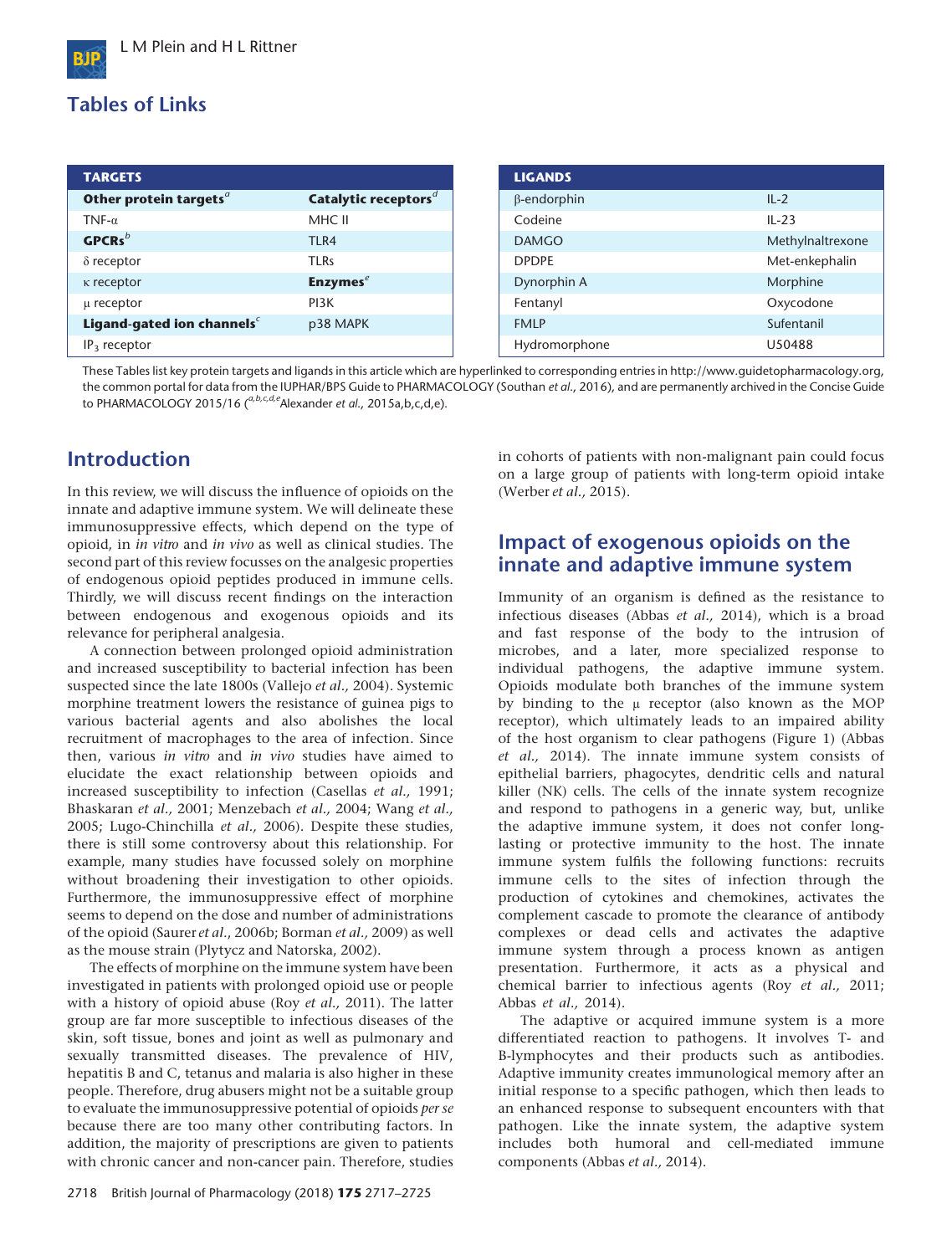

## **Figure 1**

Overview of the immunosuppressive effects of morphine. Morphine impairs the innate and adaptive immune systems and opens the gut barrier (modified from that of Roy *et al.,* 2011).

#### *Impact on the innate immune system*

Innate immunity consists of macrophages, neutrophils, mast cells, NK cells and dendritic cells. All of these are impaired by certain opioids (Roy *et al.,* 2011). Morphine reduces the number of macrophages responding to an infection by firstly decreasing the proliferative capacity of macrophage progenitor cells and lymphocytes and, secondly, by inhibiting the recruitment of these cells into the tissue. Activation of the μ receptor triggers the phosphorylation and desensitization of chemokines receptors (e.g. CCR1, CCR2, CXCR1 and CXCR2) on macrophages leading to receptor insensitivity. Additionally, chronic morphine inhibits the ability of macrophages to ingest opsonized pathogens (phagocytosis) (Ninkovic and Roy, 2013) and to kill bacteria by releasing nitric oxide and superoxide intermediates, overall reducing their ability to fight off invading pathogens *in vitro* and *in vivo* (Casellas *et al.,* 1991; Bhaskaran *et al.,* 2001; Menzebach *et al.,* 2004; Wang *et al.,* 2005). The effects of morphine on macrophages depend on the dosage. Lower to moderate dosages can impair their ability to phagocytose; higher dosages will lead to morphine-induce apoptosis of macrophages via the toll-like receptor 9 (TLR9) and p38 MAPK pathway. The microRNA miR-873 is also suppressed by morphine and its expression is significantly less in peritoneal macrophages from mice treated with various dosages of morphine (20 to 140 mg·kg $^{\rm -1}$ ). MicroRNAs (miRNAs) are short (20–40 base pairs) of singlestranded RNA molecules that can regulate protein expression within the cell. Macrophages transfected with miR-873 mimics show a significant reduction in apoptosis rate when exposed to morphine. Although the mechanism is not fully understood, it is suggested that miR-873 also acts via the TLR signalling pathway (Li *et al.,* 2015). Priming macrophages with lipoteichoic acid, a bacterial product of

Gram-negative bacteria, together with morphine results in decreased phagocytosis via TLR messaging (Ninkovic and Roy, 2013). Further effects of morphine treatment include suppression of NF-κB, reduced release of the chemokine CXCL2 (CXCR2-ligand) and NF-κB-dependent genetranscription in response to infection with S. pneumonia in mice. Consequently, patients using opioids are more likely to be prone to infections with Gram-negative bacteria. However, clinical data supporting this concept are lacking. A recent study has investigated the underlying mechanism of opioid-induced immunosuppression further by focusing on human peripheral blood monocytes (Long *et al.,* 2016). The findings show that two miRNAs, miR 582-5p and miR-590-5p, are decreased in monocytes from heroine abusers compared with monocytes from healthy controls. These miRNAs target cAMP response element-binding protein 1 (CREB1) and cAMP response element-binding protein 5 (CREB5) respectively. Down-regulation of both miRNAs leads to a decrease in CREB1/CREB5, which in turn reduces NF-κBphosphorylation and TNF-α levels in monocytes. Therefore, these results corroborate previous findings, which showed that opioid-induced immune-suppression is dependent on the NF-κB-pathway, but miRNAs are additional factors that are also involved. Selective opioids decrease neutrophil bactericidal function by inhibiting the production of superoxide (Roy *et al.,* 2011). Similar to macrophages, the migration of the neutrophils to the area of pathogen's invasion diminishes after morphine treatment (Sharp *et al.,* 1985; Simpkins *et al.,* 1986). Morphine inhibits mast cell activation via a negative crosstalk between opioid receptors and the TLR4 signalling pathways (Meng *et al.,* 2013). Additionally, morphine leads to an increase in gut barrier permeability, allowing pathogens to cross the gut barrier more freely (Harari *et al.,* 2006) (see below). Based on previous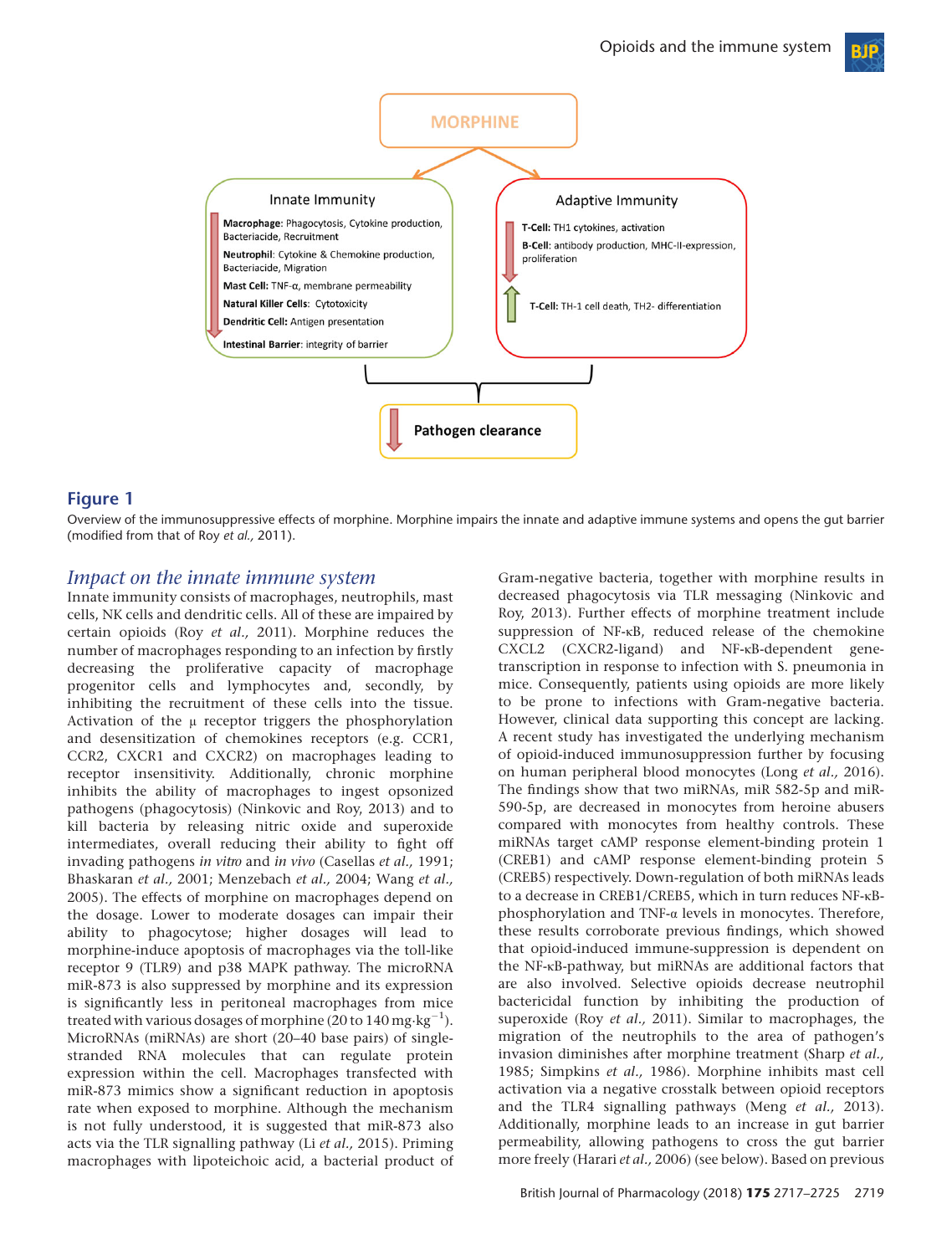

research (Granger *et al.,* 1988; von Ritter *et al.,* 1988; Harari *et al.,* 2000), they demonstrated that N-formyl-methionylleucyl-phenylalanine (FMLP), a chemotactic peptide similar to Gram-negative bacteria, increases the permeability of the mucosal barrier of the ileum; an effect that was lost in mast cell-deficient mice. FMLP-induced permeability was accompanied by an elevated concentration of histamine and 5-HT in the intestinal lumen. Both of these inflammatory agents are stored in mast cells, linking this cell type to gut barrier permeability. Morphine inhibited this FMLP-induced increase in histamine and 5-HT. Thus, while the mechanism of this opioid effect is not fully understood, it is dependent on the presence of functional mast cells in the animal. Suppression of the innate immune response via inhibition of mast cell activity is not solely limited to morphine (Molina-Martinez *et al.,* 2014). The administration of fentanyl to male Swiss–Webster mice inhibits LPS-induced TNF-α production in intraperitoneal mast cells in proportion to its antinociceptive effect. Again this effect was dependent on the presence of functional mast cells. In the case of fentanyl, repeated administration lead to a loss of immunosuppressive effects and sensitization to LPS-induced TNF-α secretion. This latter effect was characteristic solely for fentanyl. NK cells are indirectly impaired by morphineinduced activation of opioid receptors in the CNS, especially μ receptors in the periaqueductal grey (Nelson *et al.,* 2000; Saurer *et al*., 2006a,b). Dendritic cells play an important role in linking the innate and adaptive immune systems. They detect, capture and present foreign antigens to T-cells (Banchereau and Steinman, 1998). Morphine treatment inhibits the presentation of the antigens to the T-cells by dendrites by inhibiting the production of IL-23 (Wang *et al.,* 2011).

## *Impact on the adaptive immune system*

Similar to its effect on the innate immune system, prolonged morphine treatment weakens the adaptive immune response (Roy *et al.,* 2011); for example, it impairs T-cell function, alters the expression of cytokines, suppresses T-cell apoptosis and modifies T-cell differentiation as well as reducing B cell function via the μ receptor.

In professional antigen-presenting cells (APCs), morphine treatment initiates a down-regulation of the expression of major histocompatibility complex class II (MHC-II) especially on B cells. This down-regulation in turn causes an attenuation of the APC's central function: the activation of T-cells. Additionally, lower MHC-II levels impair T-cell proliferation. When administered, morphine binds to the μ receptors on T-cells and drives T-cell towards the T-helper cell type 2 (TH<sub>2</sub>) phenotype. The activation of  $\mu$ receptors also results in the superactivation of adenylyl cyclase, an increase in intracellular cAMP, the activation of p38 MAPK leading CREB phosphorylation, the stimulation of the T-cell-specific transcription factor GATA3 and a shift of the  $TH_2$  phenotype, to a helper T-cell that secretes IL-4, IL-5 and IL-10 and is effective against helminths. This intracellular switch towards  $TH_2$  is the functional step that is considered to impair the immune response. However, in the light of the complexity of T-cell immunology, the functional consequences need to be determined.

Immunosuppressive activity depends on the type of opioid and is independent of its potency or duration of action. For example, hydromorphone is a highly potent, short acting opioid that does not have immunosuppressant properties. Morphine sulphate is also highly potent and has a short duration of action but is immunosuppressive. The immunosuppressive effect of morphine has been most extensively investigated and, thereby, corroborated by numerous studies (Ninkovic and Roy, 2013). There are few direct comparative studies of the immunosuppressant effects of opioids. Nevertheless, a comparison of fentanyl, morphine and sufentanil revealed an impairment of NK cell activity when these were given during surgery in animals and patients; however, the relevance of this finding is unclear (Beilin *et al.,* 1989, 1992, 1996). One comparative study evaluated the immunosuppressive effect of several opioids in male Swiss mice (Sacerdote *et al.,* 1997). Morphine and oxycodone impaired splenocyte proliferation, NK cell activity and IL-2 production, while hydromorphone and codeine treatment resulted in no significant effects. Therefore, these latter two opioids are not considered to be immunosuppressive. The reason for this difference in the immunosuppressive effects of the two opioids (morphine and oxycodone) and not in others is rooted within the structural attributes of the molecule itself. Substitution of the carboxyl group at C6, a single bond between C7 and C8 and a hydroxyl group within the molecule lead to blockage of the immunosuppressive effect (Sacerdote *et al.,* 1997).

## *Opioid-induced mucosal barrier impairment and microbe composition*

Morphine can impair intestinal barrier function, thereby promoting systemic infections by increasing the sensitivity of gut epithelial cells to TLR activation allowing a translocation of gut bacteria from the lumen (Meng *et al.,* 2013). Morphine has been shown to impair the barrier function of gut epithelial cells, by disrupting the distribution of tight junction proteins (occluding, ZO-1) in gut epithelial cells, in mice both *in vivo* and *in vitro*. This disruption is mediated by activation of TLR2 and TLR4 by μ receptor agonists, as shown by a lack of effect of morphine in TLR2/4 and μ receptor KO mice. As a result, translocation of *Escherichia coli* bacteria in the mesenteric lymph node and liver tissue of mice is increased after morphine treatment. In addition, chronic morphine treatment significantly alters the gut microbial composition and induces preferential expansion of Gram-positive pathogens and a reduction in bile-deconjugating strains of bacteria. Morphine-induced microbial dysbiosis and gut barrier disruption can be rescued by transplanting placebo-treated microbiota into morphinetreated animals (Banerjee *et al.,* 2016). In summary, impairment of the intestinal barrier and alterations in the microbiome can promote the translocation of harmful bacteria and result in systemic infections.

## *Clinical studies*

Although many studies have confirmed the immunosuppressive effect of opioids in animal studies, there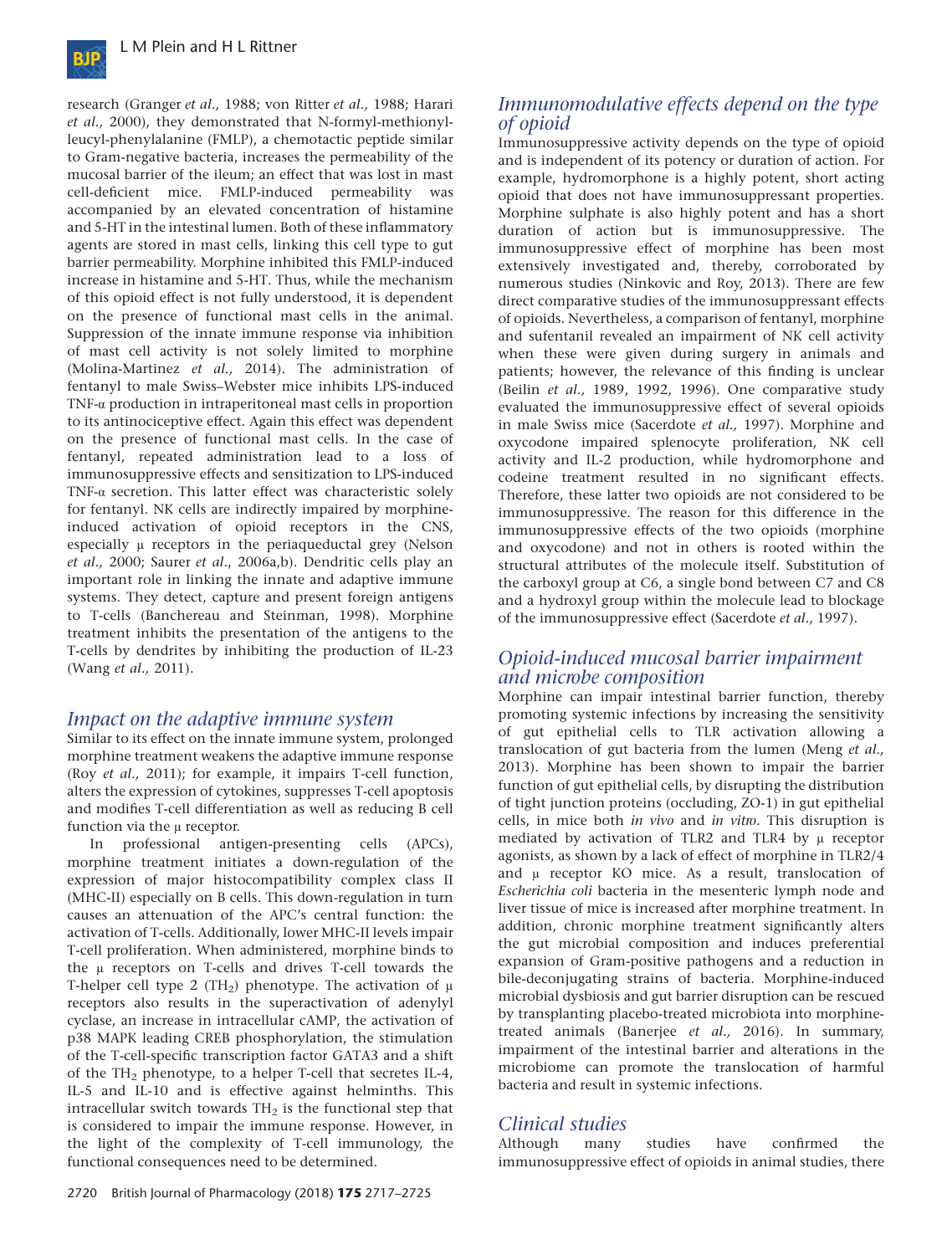is hardly any relevant evidence in patients. There is a lack of large randomized controlled studies with clinical endpoints (e.g. rate of infection and mortality) – especially in patients with non-malignant pain, who constitute the main group receiving opioids on prescription. Dublin *et al*. (2011) and Wiese *et al*. (2016) have investigated the correlation between opioid use and risk of infections and pneumonia. Dublin *et al*. (2011) conducted a chart review of community-acquired pneumonia in older adults. They found opioid users were at a higher risk of contracting pneumonia, with the highest risk in adults who had just begun opioid treatment in the last 14 days prior to the infection and had received longer lasting and more immunosuppressive opioids. Wiese *et al*. (2016) analysed patients at risk of immunosuppression due to autoimmune disease. Their study consisted of a selfcontrolled case series analysis on a retrospective cohort of 13 796 patients with rheumatoid arthritis enrolled in Tennessee Medicaid between 1995 and 2009. Within-person comparisons of the risk of hospitalization for serious infection during periods of opioid use versus non-use were performed. Within this patient group, the risk of hospitalization due to infection was higher during periods of active opioid intake. A higher risk of infection was also associated with longer-acting and potentially immunosuppressive opioids as well as a daily intake equal to or more than 60 mg morphine equivalent. In contrast, in a recent in-depth analysis of opioid use for non-cancer pain (and treatment recommendation; S3 guideline) no increased incidence of infection as a side effect of long-term treatment was observed (Hauser *et al.,* 2015). In summary, the current evidence is not strong enough to establish the clinical relevance of opioid-induced immunosuppression. It might be beneficial to use non-immunosuppressive opioids in high-risk patients, which would include those already immunosuppressed, and always to follow the current guidelines when prescribing opioids (Dowell *et al.,* 2016).

## **Analgesia by endogenous opioid peptides from immune cells of the innate and adaptive immune system**

Several cell types in the innate immune system (Brack *et al.,* 2004a,b; Labuz *et al.,* 2006, 2009; Rittner *et al.,* 2007, 2009a, b; Zollner *et al.,* 2008; Sauer *et al.,* 2014; Wang *et al.,* 2014) and the adaptive immune system (Boue *et al.,* 2012) have the capacity to either enhance the synthesis of, or induce the release of, endogenous opioid peptides (Figure 2). Opioid peptides bind to peripheral opioid receptors (Mambretti *et al.,* 2016). The mRNA for β-endorphin and other proopiomelanocortin-derived peptides as well as proenkephalin has been found to be expressed by blood splenic cells, lymphocytes and macrophages. Immunosuppression due to cyclophosphamide injection leads to increased mechanical and thermal hyperalgesia in complete Freund's adjuvant (CFA)-induced inflammation (Sauer *et al.,* 2014) supporting a role for immune cells in endogenous tonic analgesia.

Macrophages, in particular anti-inflammatory macrophages, generate and release opioid peptides in inflammatory and neuropathic pain. This release is mediated by TLR4 signalling *in vitro* and *in vivo*: The analgesic effect of leukocyte-dependent opioid peptide release in CFA models is elicited by LPS, a TLR4 ligand. When a TLR4 inhibitor is injected *in vivo*, the hyperalgesia is increased (Sauer *et al.,*



#### **Figure 2**

Schematic depiction of endogenous opioid peptide release from immune cells of the innate and adaptive immune system. Neutrophils, monocytes/macrophages and T-cells migrate into inflamed tissue in response to chemokines. Release of opioid peptides (green circles) is triggered by cytokines, chemokines and bacterial products. Opioid peptides bind to opioid receptors (green) expressed in peripheral sensory neurons (yellow) (Mambretti *et al.,* 2016). This cascade causes peripheral antinociception. Inset: The presence and reactivity of peripheral μ receptors was shown via double immunostaining. DsRed mcherry immunolabelling of μ receptors in sciatic fibre bundles; green, sensory fibre marker CGRP.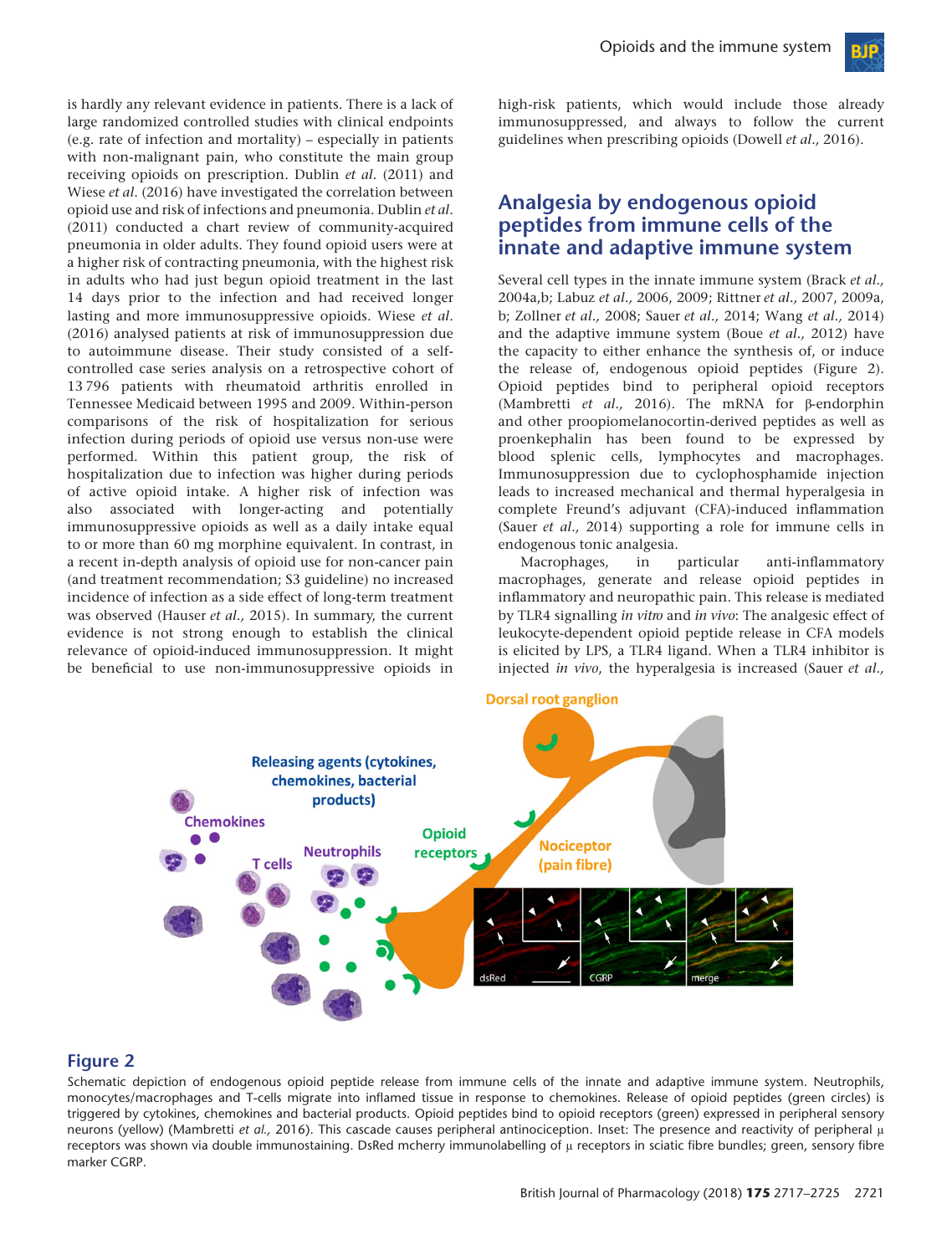

2014). *In vitro*, alternatively activated macrophages, M2-polarized macrophages, contain and release more endogenous opioids than other macrophage types (M0-unpolarized and classically activated M1-polarized) (Pannell *et al.,* 2016). *In vivo*, the adoptive transfer of M2 macrophages leads to a reduction in mechanical- but not heat-induced hyperalgesia in neuropathy. This indicates that macrophage subtypes have an important role in attenuating nociception.

Several other studies have investigated opioid peptide release from neutrophils in CFA inflammation (Rittner *et al.,* 2006, 2009a). When stimulated with mycobacteria *in vitro*, only neutrophils but not monocytes release met-enkephalin and β-endorphin. The release of opioid peptides from neutrophils is dependent on intracellular  $Ca^{2+}$  mobilization and PI3K activation, but most importantly on activation of formyl peptide receptors, not TLRs, *in vitro* and *in vivo*.

Within the adaptive immune system, T-helper cells synthesize and release β-endorphin and met-enkephalin in inflamed tissue (Vallejo *et al.,* 2004; Labuz *et al.,* 2010; Boue *et al.,* 2011), although the contribution of β-endorphin has recently been challenged (Basso *et al.,* 2016). The antinociceptive effect is mediated by μ and δ (also known as DOP) receptors on the sensory neurons in the periphery and CNS. In their study, Boue *et al.* (2012) concentrated on the contribution of the adaptive immune, for example the T-cell system, to analgesia in inflammatory pain. The naïve CD4+ and CD8+ T-cells produce opioid peptides and release them at the site of inflammation only after activation and proliferation into their respective specialized phenotypes. No difference in opioid synthesis or release was found between  $TH_1$  and  $TH_2$  lymphocytes, indicating that the induction of analgesia is a fundamental property of the adaptive immune system. This hypothesis was confirmed *in vivo*: nude mice immunized with ovalbumin-induced CD4+ cells showed prolonged analgesia compared with WT mice. The analgesic properties of CD4+/CD8+ cells depend on the activation of the μ receptor on sensory afferent neurons in the periphery (Boue *et al.,* 2012). In summary, cells of both the innate and adaptive immune system have the capacity to release opioid peptides and play a critical role in establishing analgesia in the periphery in inflammatory pain.

## **Clinical studies**

In a recent study, the effect of peripherally administered morphine on post-surgical levels of nociception and the release of endogenous opioids via inhibition of peripheral opioid receptors for the treatment of opioid-induced



#### **Figure 3**

The connection between exogenous and endogenous opioids. Immune cells (blue) within the blood vessels (red) release endogenous opioids when exogenous opioids (not shown) are present. Stimulation of μ receptors (orange) induces activation of PLC. This triggers the formation of diacylglycerol (DAG), which activates PKC and results in the formation of inositol-3 phosphate (IP3). The binding of IP3 to its receptor releases  $Ca<sup>2+</sup>$  from its intracellular stores in the endoplasmatic reticulum (ER) promoting the release of opioid peptides (purple star). Opioid peptides bind to opioid receptors on nociceptors (green) inhibiting the neuropathic pain evoked by chronic constriction injury (CCI) (modified version of those presented by Rittner *et al.,* 2006 and Celik *et al.,* 2016). DRG, dorsal root ganglion.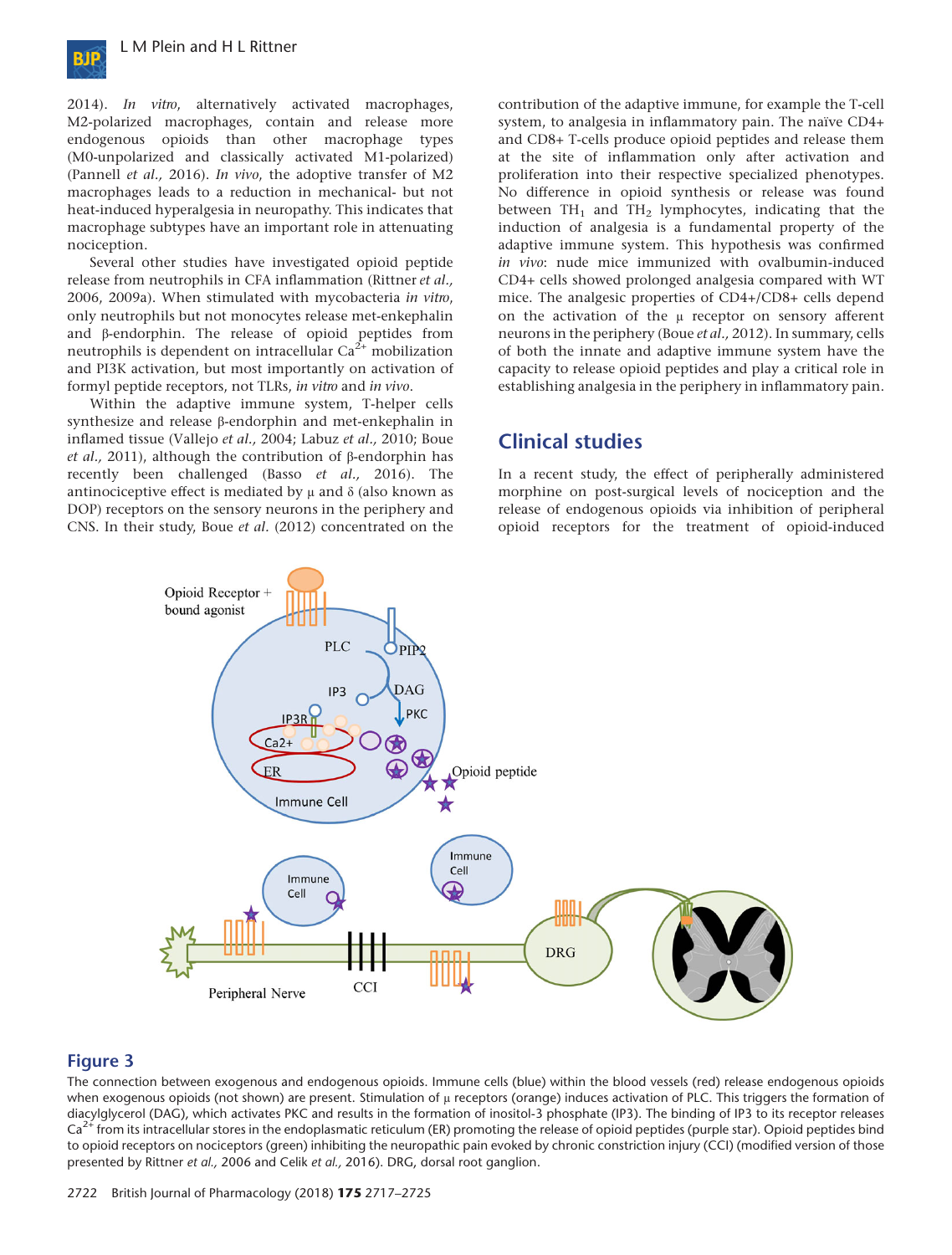

# **The connection between endogenous and exogenous opioids**

In neuropathy, leukocytes can be activated by exogenous opioids (DAMGO, DPDPE and U50,488H). Surprisingly, this leads to the release of endogenous opioids at the site of administration (Celik *et al.,* 2016) (Figure 3). Exogenous opioids (agonists of μ, κ (also known as KOP) and δ receptors) injected close to the peripheral nerve can induce analgesia via opioid receptors on immune cells. Activation of opioid receptors on leucocytes leads to the release of multiple endogenous opioid peptides (met-enkephalin, β-endorphin and dynorphin A). Endogenous opioid peptides in turn will then induce analgesia at peripheral neuronal opioid receptors. Opioid-induced antinociception is reversed by pharmacological or genetic inactivation of endogenous opioids or by depletion of functional leukocytes. Impairment of leukocyte migration attenuates opioid-induced antinociception; this effect is reversed upon transfer of functional leukocytes (Celik *et al.*, 2016). The exogenous opioid-induced analgesia mediated by leukocytes is mechanistically dependent upon Gαi/o-coupled δ, μ and κ receptors. The release of granules involves the Gβγ protein-PLC-IP<sub>3</sub> receptor-intracellular  $Ca^{2+}$ -regulated pathway with some involvement of PKC (Celik *et al.,* 2016). PLC was found to be more involved in the release of enkephalin and β-endorphin release than PKC, whereas dynorphin release is more dependent on PKC. The activation of each leukocyte opioid-receptor subtype resulted in the release of all three types of endogenous opioid peptides and produced similar levels of analgesia.

## **Conclusion**

Opioids are one of the most powerful analgesics available to treat pain. However, when given systemically, they can have severe side effects. One potential side effect of opioids is due to their ability to affect the immune system. Many studies have investigated the relationship between innate and adaptive immune cells and different opioids *in vitro*, *in vivo* and in epidemiological and clinical studies on various patient groups. *In vitro* studies and studies in animals have shown that opioids induce immunosuppression in the adaptive and innate immune system as well as damage to the mucosal barrier, but the clinical relevance of these effects remain to be elucidated, as the results from the two epidemiological studies cited above are inconclusive. One of the reasons for the discrepancies in the findings might be that the complexity of the effects is not accounted for in the current models. Furthermore, the time courses of the studies in the animal models (1–2 weeks) and in patients (months to years) are not comparable.

The innate and the adaptive immune system synthesize opioid peptides to control inflammatory and neuropathic pain. Interestingly, some of the effects mediated by exogenous opioids are due to the release of endogenous opioid peptides. Therefore, the administration of peripherally-restricted exogenous opioids or boosting endogenous opioid-mediated antinociception could be future targets.

# **Acknowledgement**

This work was supported by funds from the graduate school 'DoloRes' supported by 'Evangelisches Studienwerk Villigst, Germany'.

# **Author contributions**

L.M.P. and H.L.R. wrote the manuscript.

# **Conflict of interest**

The authors declare no conflicts of interest.

## **References**

Abbas AK, Lichtman AH, Pillai S (2014). Functions and disorders of the immune system. In: Basic Immunology, Fourth edn. Elsevier/ Saunders: Philadelphia, PA.

Alexander SPH, Kelly E, Marrion N, Peters JA, Benson HE, Faccenda E *et al.* (2015a). The Concise Guide to PHARMACOLOGY 2015/16: Overview. Br J Pharmacol 172: 5729–5743.

Alexander SPH, Davenport AP, Kelly E, Marrion N, Peters JA, Benson HE *et al.* (2015b). The Concise Guide to PHARMACOLOGY 2015/16: G protein-coupled receptors. Br J Pharmacol 172: 5744–5869.

Alexander SPH, Peters JA, Kelly E, Marrion N, Benson HE, Faccenda E *et al.* (2015c). The Concise Guide to PHARMACOLOGY 2015/16: Ligand-gated ion channels. Br J Pharmacol 172: 5870–5903.

Alexander SPH, Fabbro D, Kelly E, Marrion N, Peters JA, Benson HE *et al.* (2015d). The Concise Guide to PHARMACOLOGY 2015/16: Catalytic receptors. Br J Pharmacol 172: 5979–6023.

Alexander SPH, Fabbro D, Kelly E, Marrion N, Peters JA, Benson HE *et al.* (2015e). The concise guide to PHARMACOLOGY 2015/16: Enzymes. Br J Pharmacol 172: 6024–6109.

Banchereau J, Steinman RM (1998). Dendritic cells and the control of immunity. Nature 392: 245–252.

Banerjee S, Sindberg G, Wang F, Meng J, Sharma U, Zhang L *et al.* (2016). Opioid-induced gut microbial disruption and bile dysregulation leads to gut barrier compromise and sustained systemic inflammation. Mucosal Immunol 9: 1418–1428.

Basso L, Boue J, Mahiddine K, Blanpied C, Robiou-du-Pont S, Vergnolle N *et al.* (2016). Endogenous analgesia mediated by CD4(+)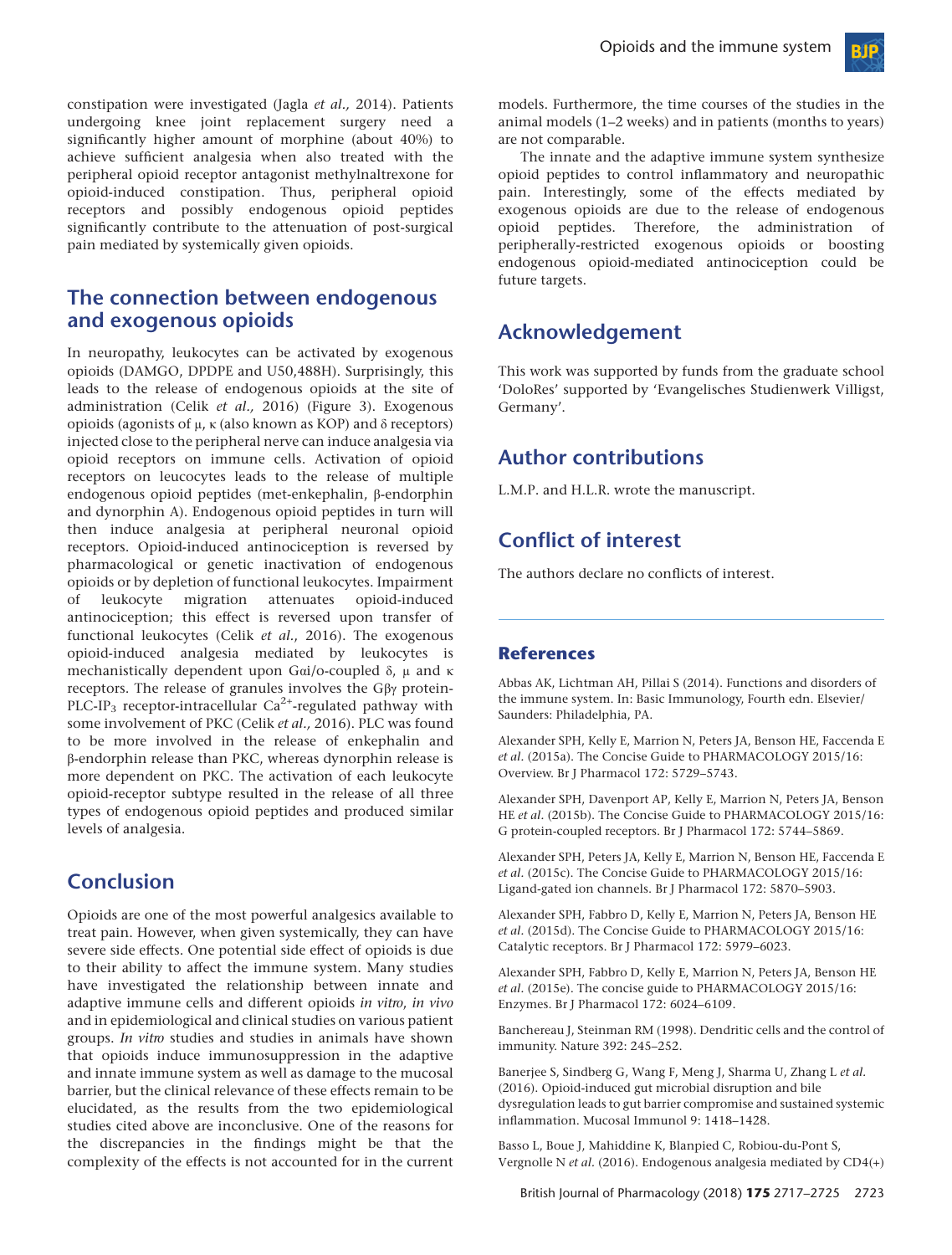



T lymphocytes is dependent on enkephalins in mice. J Neuroinflammation 13: 132.

Beilin B, Martin FC, Shavit Y, Gale RP, Liebeskind JC (1989). Suppression of natural killer cell activity by high-dose narcotic anesthesia in rats. Brain Behav Immun 3: 129–137.

Beilin B, Shavit Y, Cohn S, Kedar E (1992). Narcotic-induced suppression of natural killer cell activity in ventilated and nonventilated rats. Clin Immunol Immunopathol 64: 173–176.

Beilin B, Shavit Y, Hart J, Mordashov B, Cohn S, Notti I *et al.* (1996). Effects of anesthesia based on large versus small doses of fentanyl on natural killer cell cytotoxicity in the perioperative period. Anesth Analg 82: 492–497.

Bhaskaran M, Reddy K, Sharma S, Singh J, Radhakrishnan N, Kapasi A *et al.* (2001). Morphine-induced degradation of the host defense barrier: role of macrophage injury. J Infect Dis 184: 1524–1531.

Borman KR, Vick LR, Dattilo JB, Tarpley JL, Mitchell ME (2009). Factors in fellowship selection: effect of services and fellows. J Surg Res 154: 274–278.

Boue J, Blanpied C, Brousset P, Vergnolle N, Dietrich G (2011). Endogenous opioid-mediated analgesia is dependent on adaptive T cell response in mice. J Immunol 186: 5078–5084.

Boue J, Blanpied C, Djata-Cabral M, Pelletier L, Vergnolle N, Dietrich G (2012). Immune conditions associated with CD4+ T effectorinduced opioid release and analgesia. Pain 153: 485–493.

Brack A, Rittner HL, Machelska H, Beschmann K, Sitte N, Schafer M *et al.* (2004a). Mobilization of opioid-containing polymorphonuclear cells by hematopoietic growth factors and influence on inflammatory pain. Anesthesiology 100: 149–157.

Brack A, Rittner HL, Machelska H, Shaqura M, Mousa SA, Labuz D *et al.* (2004b). Endogenous peripheral antinociception in early inflammation is not limited by the number of opioid-containing leukocytes but by opioid receptor expression. Pain 108: 67–75.

Casellas AM, Guardiola H, Renaud FL (1991). Inhibition by opioids of phagocytosis in peritoneal macrophages. Neuropeptides 18: 35–40.

Celik MO, Labuz D, Henning K, Busch-Dienstfertig M, Gaveriaux-Ruff C, Kieffer BL *et al.* (2016). Leukocyte opioid receptors mediate analgesia via Ca(2+)-regulated release of opioid peptides. Brain Behav Immun 57: 227–242.

Dowell D, Haegerich TM, Chou R (2016). CDC guideline for prescribing opioids for chronic pain – United States, 2016. JAMA 315: 1624–1645.

Dublin S, Walker RL, Jackson ML, Nelson JC, Weiss NS, Von Korff M *et al.* (2011). Use of opioids or benzodiazepines and risk of pneumonia in older adults: a population-based case-control study. J Am Geriatr Soc 59: 1899–1907.

Granger DN, Zimmerman BJ, Sekizuka E, Grisham MB (1988). Intestinal microvascular exchange in the rat during luminal perfusion with formyl-methionyl-leucyl-phenylalanine. Gastroenterology 94: 673–681.

Harari Y, Weisbrodt NW, Moody FG (2000). Ileal mucosal response to bacterial toxin challenge. J Trauma 49: 306–313.

Harari Y, Weisbrodt NW, Moody FG (2006). The effect of morphine on mast cell-mediated mucosal permeability. Surgery 139: 54–60.

Hauser W, Bock F, Engeser P, Hege-Scheuing G, Huppe M, Lindena G *et al.* (2015). Recommendations of the updated LONTS guidelines. Long-term opioid therapy for chronic noncancer pain. Schmerz 29: 109–130.

2724 British Journal of Pharmacology (2018) **175** 2717–2725

Jagla C, Martus P, Stein C (2014). Peripheral opioid receptor blockade increases postoperative morphine demands – a randomized, doubleblind, placebo-controlled trial. Pain 155: 2056–2062.

Labuz D, Berger S, Mousa SA, Zollner C, Rittner HL, Shaqura MA *et al.* (2006). Peripheral antinociceptive effects of exogenous and immune cell-derived endomorphins in prolonged inflammatory pain. J Neurosci 26: 4350–4358.

Labuz D, Schmidt Y, Schreiter A, Rittner HL, Mousa SA, Machelska H (2009). Immune cell-derived opioids protect against neuropathic pain in mice. J Clin Invest 119: 278–286.

Labuz D, Schreiter A, Schmidt Y, Brack A, Machelska H (2010). T lymphocytes containing beta-endorphin ameliorate mechanical hypersensitivity following nerve injury. Brain Behav Immun 24: 1045–1053.

Li MC, Yu JH, Yu SS, Chi YY, Xiang YB (2015). MicroRNA-873 inhibits morphine-induced macrophage apoptosis by elevating A20 expression. Pain Med 16: 1993–1999.

Long X, Li Y, Qiu S, Liu J, He L, Peng Y (2016). MiR-582-5p/miR-590- 5p targeted CREB1/CREB5-NF-kappaB signaling and caused opioidinduced immunosuppression in human monocytes. Transl Psychiatry 6: e757.

Lugo-Chinchilla AM, Baez D, Velez M, Ildefonso C, Renaud FL (2006). Altered subcellular signaling in murine peritoneal macrophages upon chronic morphine exposure. J Neuroimmunol 176: 86–94.

Mambretti EM, Kistner K, Mayer S, Massotte D, Kieffer BL, Hoffmann C *et al.* (2016). Functional and structural characterization of axonal opioid receptors as targets for analgesia. Mol Pain 12: 1–17.

Meng J, Yu H, Ma J, Wang J, Banerjee S, Charboneau R *et al.* (2013). Morphine induces bacterial translocation in mice by compromising intestinal barrier function in a TLR-dependent manner. PLoS One 8: e54040.

Menzebach A, Hirsch J, Nost R, Mogk M, Hempelmann G, Welters ID (2004). Morphine inhibits complement receptor expression, phagocytosis and oxidative burst by a nitric oxide dependent mechanism. Anasthesiol Intensivmed Notfallmed Schmerzther 39: 204–211.

Molina-Martinez LM, Gonzalez-Espinosa C, Cruz SL (2014). Dissociation of immunosuppressive and nociceptive effects of fentanyl, but not morphine, after repeated administration in mice: fentanyl-induced sensitization to LPS. Brain Behav Immun 42: 60–64.

Nelson CJ, Schneider GM, Lysle DT (2000). Involvement of central mu- but not delta- or kappa-opioid receptors in immunomodulation. Brain Behav Immun 14: 170–184.

Ninkovic J, Roy S (2013). Role of the mu-opioid receptor in opioid modulation of immune function. Amino Acids 45: 9–24.

Pannell M, Labuz D, Celik MO, Keye J, Batra A, Siegmund B *et al.* (2016). Adoptive transfer of M2 macrophages reduces neuropathic pain via opioid peptides. J Neuroinflammation 13: 262.

Plytycz B, Natorska J (2002). Morphine attenuates pain and prevents inflammation in experimental peritonitis. Trends Immunol 23: 345–346.

Rittner HL, Hackel D, Voigt P, Mousa S, Stolz A, Labuz D *et al.* (2009a). Mycobacteria attenuate nociceptive responses by formyl peptide receptor triggered opioid peptide release from neutrophils. PLoS Pathog 5: e1000362.

Rittner HL, Hackel D, Yamdeu RS, Mousa SA, Stein C, Schafer M *et al.* (2009b). Antinociception by neutrophil-derived opioid peptides in